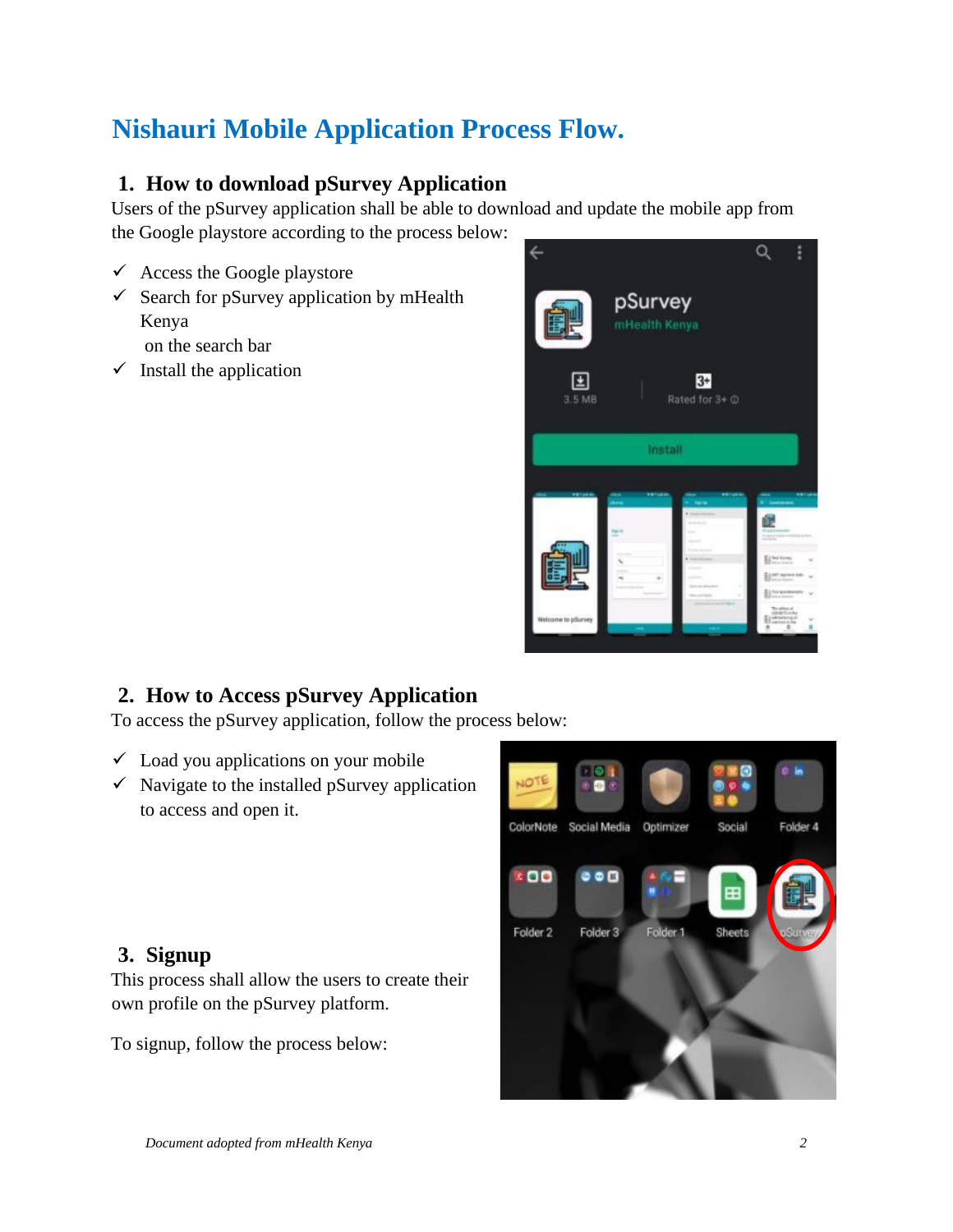- ✓ On the Login page, click "*New User? Signup*"
- ✓ This will take you to the next page that allows input of user details such as *phone No., email address, password*, among other profile details.
- ✓ Select *Designation* and *facility*
- ✓ Click *Sign up* to complete user profile creation on the pSurvey app.

| pSurvey                                    | $\leftarrow$ Sign Up             |  |
|--------------------------------------------|----------------------------------|--|
|                                            | Account Information              |  |
| <b>Sign In</b>                             | Mobile Number                    |  |
|                                            | Email                            |  |
|                                            | Password                         |  |
| PHONE NUMBER                               | Re-Enter Password                |  |
|                                            | Profile Information              |  |
| PASSWORD                                   | First Name                       |  |
| $\odot$<br>$\mathbb{Z}_{\widehat{\Theta}}$ | Last Name                        |  |
| No account, Sign up here!                  | Select your designation.         |  |
|                                            | Select your facility.            |  |
|                                            | Already have an account? Sign In |  |
| LOGIN                                      | <b>SIGN UP</b>                   |  |

# **4. Login to Nishauri**

Once a user has created their account on their Nishauri app, they'll be able to login. Follow the process below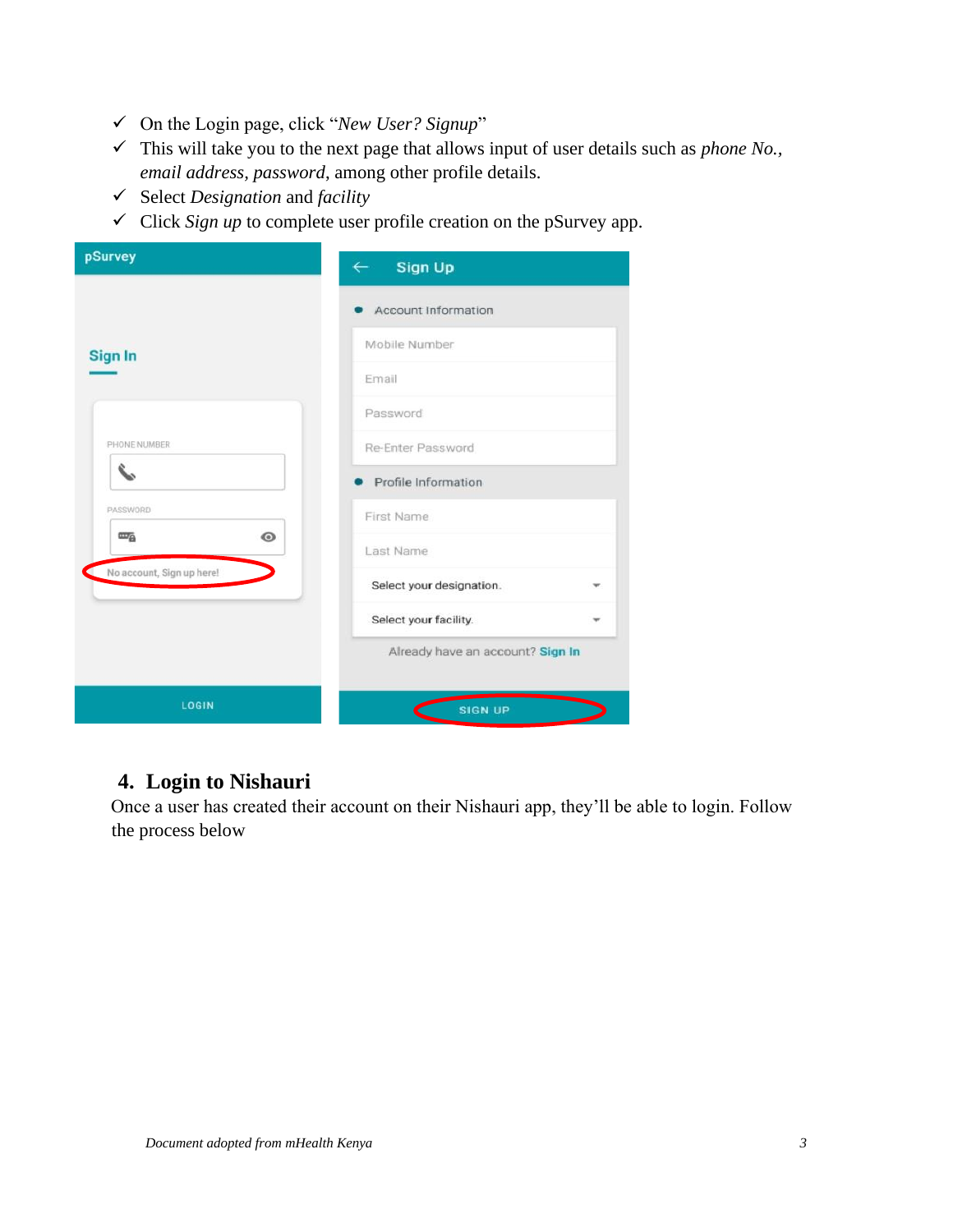- $\checkmark$  Load the pSurvey application
- ✓ Input *phone number* used at signup
- ✓ Input *Password* used at signup
- $\checkmark$  Click on the *Login* button to login

| <b>Sign In</b> |                                            |       |         |  |
|----------------|--------------------------------------------|-------|---------|--|
|                |                                            |       |         |  |
|                | PHONE NUMBER<br><b>COL</b><br>PASSWORD     |       |         |  |
|                | $\frac{1}{2}$<br>No account, Sign up here! |       | $\odot$ |  |
|                |                                            |       |         |  |
| ⊂              |                                            | LOGIN |         |  |

#### **5. Home Page**

This page displays the profile, the total surveys available for the client and a total completed surveys.

To get this information, click on the Home icon at the bottom of the page.



# **6. Start Survey**

This page allows the clients to pick a survey they want to fill out and fill in the details.

To access this page, follow the steps below: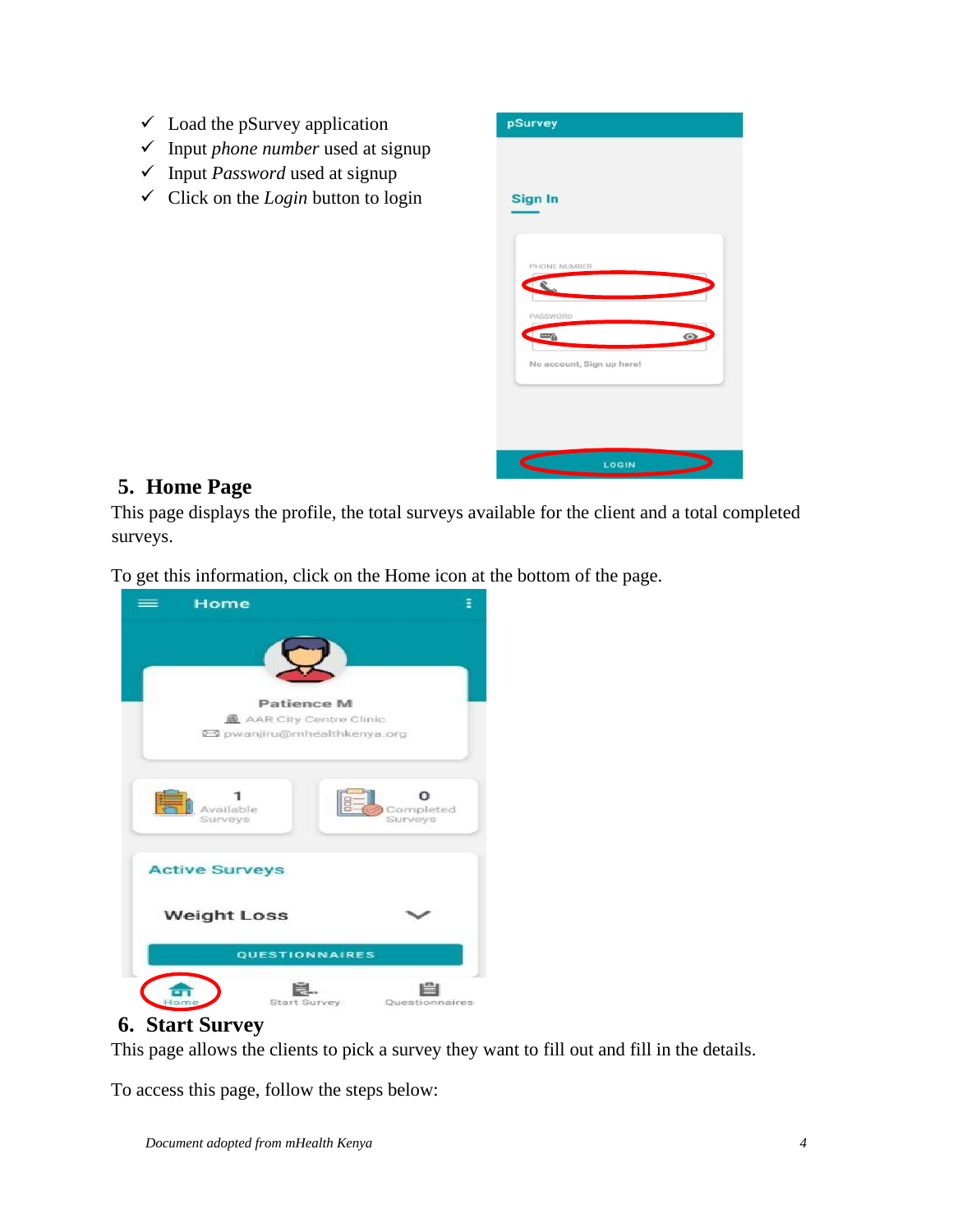- $\checkmark$  Login to the pSurvey application
- ✓ Click on *Start Survey* at the bottom of the page on the app
- ✓ Input client *CCC number* and *First name*
- ✓ Click on *Submit* to be taken to the client survey
- $\checkmark$  After filling in the survey details, click on *Submit* to send the survey responses

|                     | <b>Start Survey</b>                                                                      |  |
|---------------------|------------------------------------------------------------------------------------------|--|
|                     |                                                                                          |  |
| <b>Start Survey</b> |                                                                                          |  |
| the survey.         | Please follow the steps until you complete                                               |  |
|                     | <b>Patient Information</b>                                                               |  |
|                     | Please enter the required details for the patient<br>you are conducting this survey for: |  |
|                     | Enter CCC Number                                                                         |  |
|                     | <b>Enter First Name</b>                                                                  |  |
|                     | <b>SUBMIT</b>                                                                            |  |
|                     |                                                                                          |  |
|                     |                                                                                          |  |

#### **7. Questionnaires**

The pSurvey application will have a link of all the questionnaires available. To access this feature, follow the process below:

- $\checkmark$  Login to the pSurvey application with your phone number and password
- ✓ Click on the "*Questionnaires*" icon at the bottom of the app screen
- $\checkmark$  Select questionnaire to fill out e.g. the one on weight loss

**NB:** Only questionnaires with the status marked as active are available to be filled out.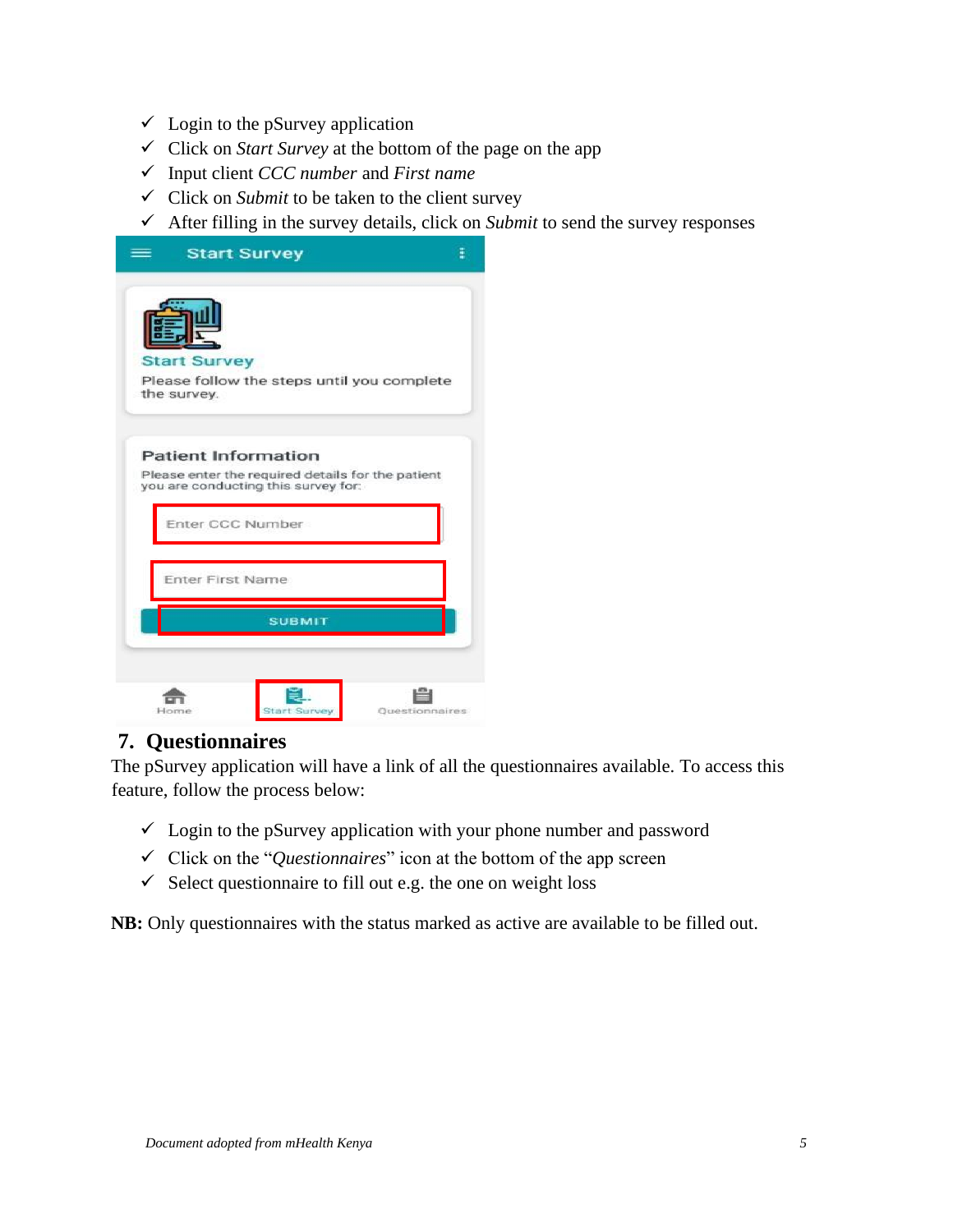

# **8. Logout**

This feature of the pSurvey application allows the users of the app to logout from the app.

- $\checkmark$  Login to the pSurvey application with your phone number and password
- $\checkmark$  To access this feature, click on the 3 *dots* at the top right side of the app as highlighted below.
- ✓ Click on the *Logout* option

**NB:** This will logout the user from the pSurvey application



*Document adopted from mHealth Kenya 6*